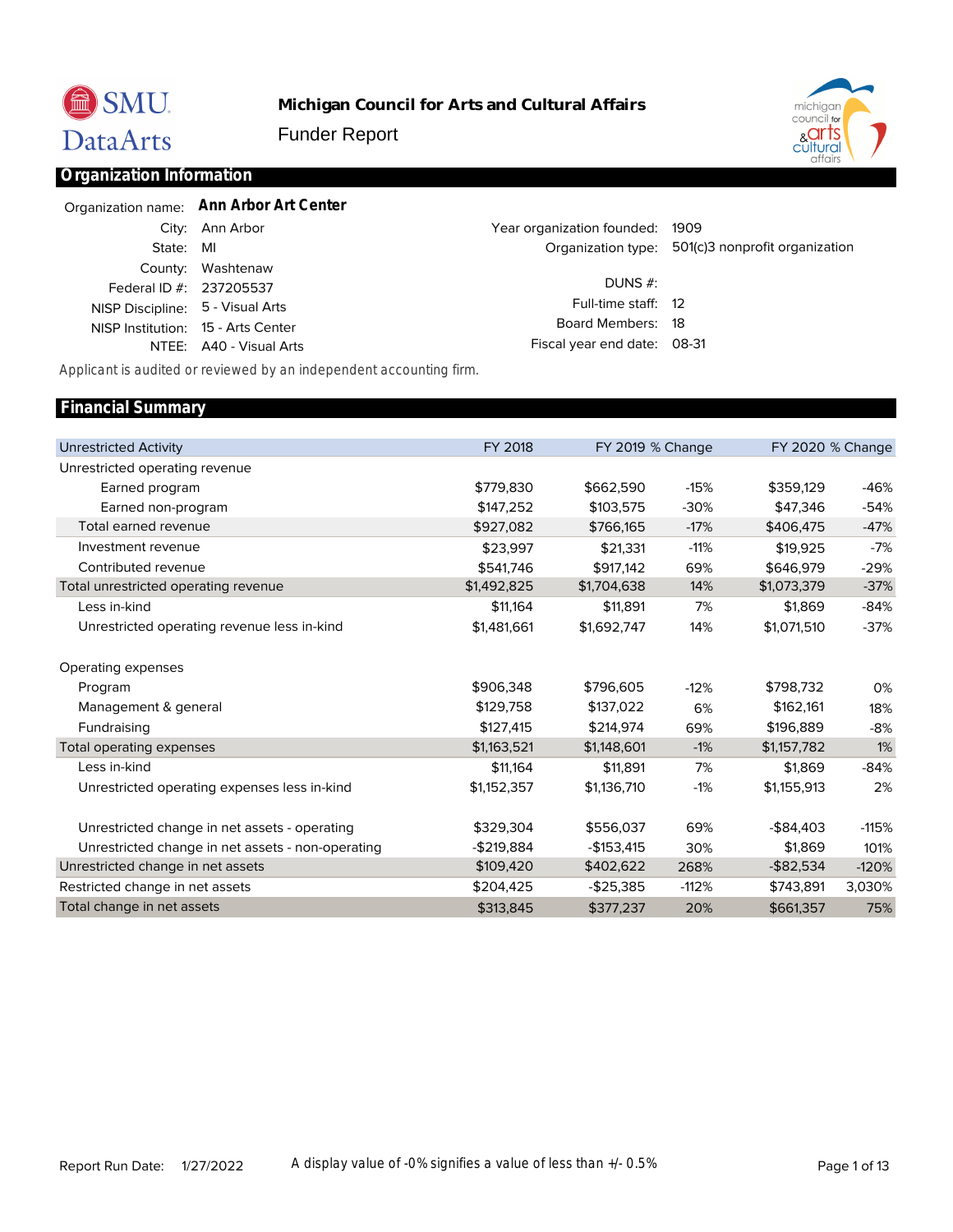# **Unrestricted Operating Revenue by Source**



## **Operating Expenses by Functional Grouping**



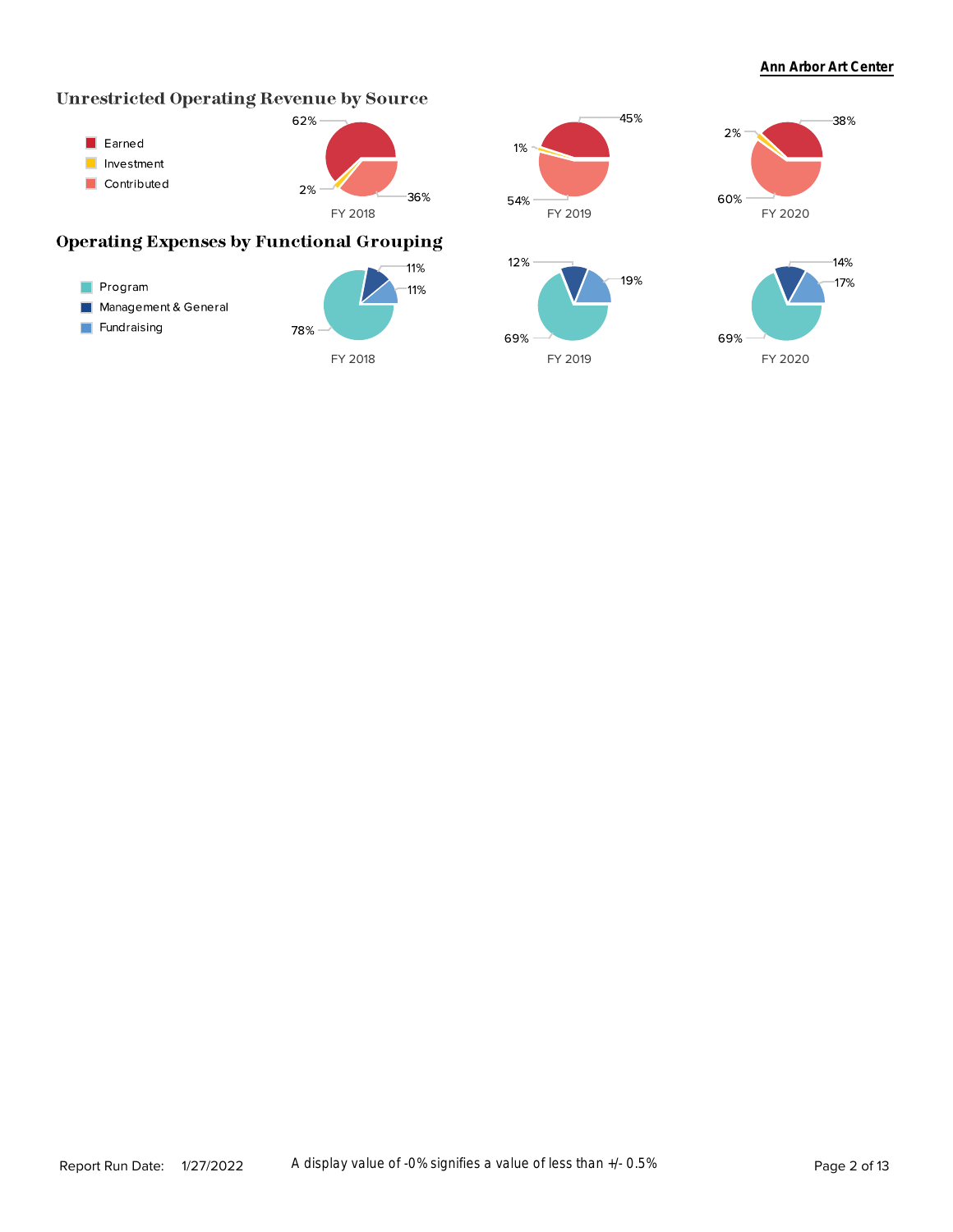|                                                |           |           |           |              | Ann Arbor Art Center |
|------------------------------------------------|-----------|-----------|-----------|--------------|----------------------|
| <b>Revenue Details</b>                         |           |           |           |              |                      |
|                                                |           |           |           |              |                      |
| <b>Operating Revenue</b>                       | FY 2018   | FY 2019   | FY 2020   | FY 2020      | FY 2020              |
| Earned - Program                               | Total     | Total     | Total     | Unrestricted | Restricted           |
| Subscriptions                                  |           |           |           |              |                      |
| Membership fees - individuals                  | \$9,510   | \$11,095  | \$6,020   | \$6,020      | \$0                  |
| Membership fees - organizations                |           |           |           |              |                      |
| Ticket sales & admissions                      |           |           |           |              |                      |
| Education revenue                              | \$555,936 | \$569,766 | \$295,040 | \$295,040    |                      |
| <b>Publication sales</b>                       |           |           |           |              |                      |
| Gallery sales                                  | \$182,008 | \$67,756  | \$45,740  | \$45,740     |                      |
| Contracted services & touring fees             |           |           |           |              |                      |
| Royalty & reproduction revenue                 |           |           |           |              |                      |
| Earned - program not listed above              | \$32,376  | \$13,973  | \$12,329  | \$12,329     |                      |
| Total earned - program                         | \$779,830 | \$662,590 | \$359,129 | \$359,129    |                      |
|                                                |           |           |           |              |                      |
| Earned - Non-program                           |           |           |           |              |                      |
| Rental revenue                                 | \$33,386  | \$31,727  | \$37,077  | \$37,077     |                      |
| Sponsorship revenue                            |           |           |           |              |                      |
| Attendee-generated revenue not<br>listed above |           |           |           |              |                      |
| Earned non-program not listed above            | \$113,866 | \$71,848  | \$10,269  | \$10,269     |                      |
| Total earned - non-program                     | \$147,252 | \$103,575 | \$47,346  | \$47,346     |                      |
| Total earned revenue                           | \$927,082 | \$766,165 | \$406,475 | \$406,475    |                      |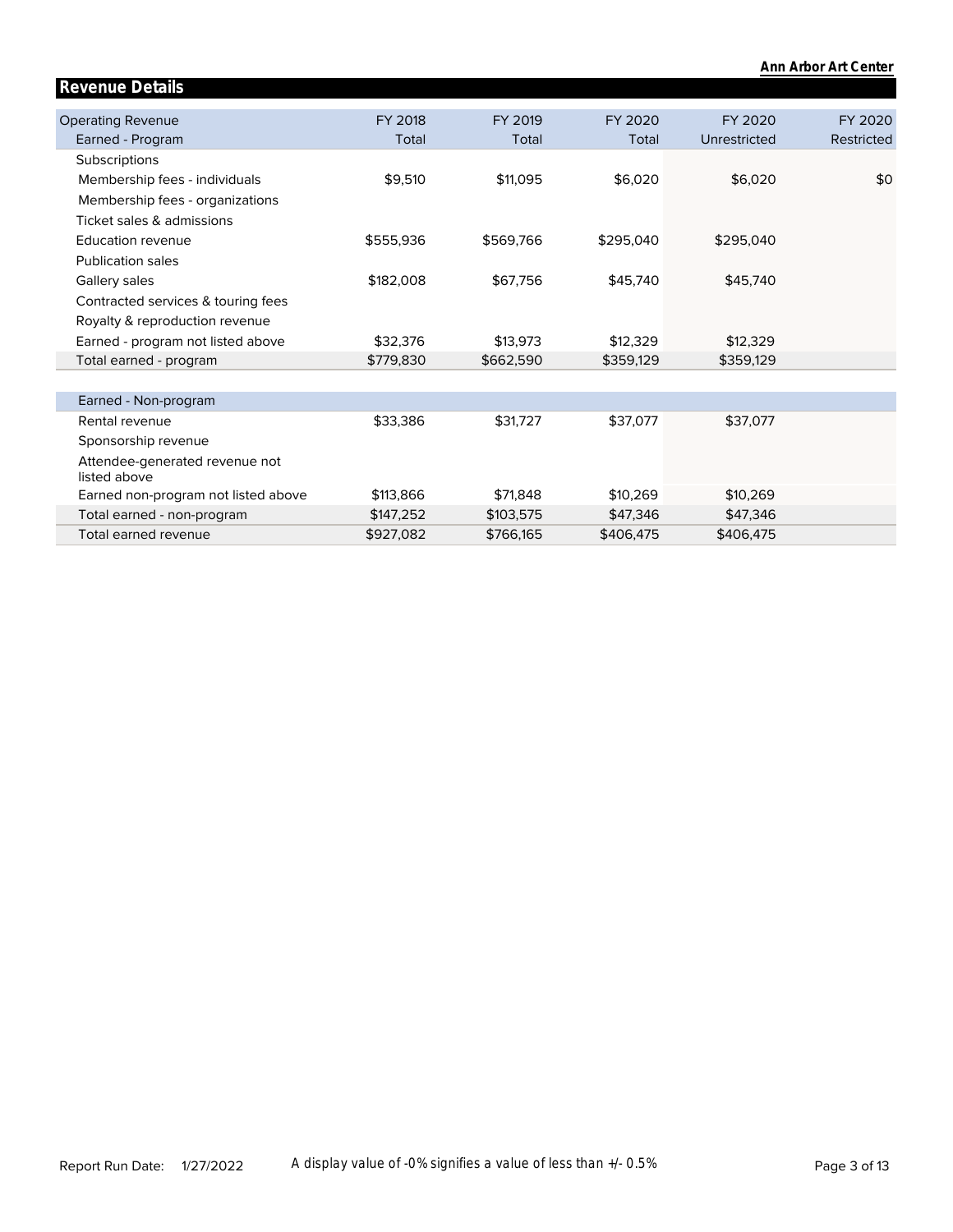|                                                   |             |             |             |              | Ann Arbor Art Center |
|---------------------------------------------------|-------------|-------------|-------------|--------------|----------------------|
|                                                   | FY 2018     | FY 2019     | FY 2020     | FY 2020      | FY 2020              |
| Contributed                                       | Total       | Total       | Total       | Unrestricted | Restricted           |
| Trustee & board                                   | \$10,443    | \$40,283    | \$26.241    | \$26,241     |                      |
| Individual                                        | \$30,726    | \$91,321    | \$142,273   | \$140,073    | \$2,200              |
| Corporate                                         | \$82,850    | \$43,149    | \$66,465    | \$66,465     |                      |
| Foundation                                        | \$23,300    | \$32,140    | \$153,000   | \$153,000    |                      |
| City government                                   | \$0         | \$0         | \$5,000     | \$5,000      |                      |
| State government                                  | \$30,200    | \$33,481    | \$139,760   | \$139,760    |                      |
| In-kind operating contributions                   | \$11,164    | \$11,891    | \$1,869     | \$1,869      |                      |
| Special fundraising events                        |             |             | \$45,694    | \$45,694     |                      |
| Contributions not listed above                    | \$110,956   | \$134,860   | \$68,877    | \$68,877     |                      |
| Net assets released from restriction              | \$0         | \$0         | \$0         |              |                      |
| Total contributed revenue                         | \$299,639   | \$387,125   | \$649,179   | \$646,979    | \$2,200              |
| Operating investment revenue                      | \$23,997    | \$21,331    | \$19,925    | \$19,925     |                      |
| Total operating revenue                           | \$1,250,718 | \$1,174,621 | \$1,075,579 | \$1,073,379  | \$2,200              |
| Total operating revenue less operating<br>in-kind | \$1,239,554 | \$1,162,730 | \$1,073,710 | \$1,071,510  | \$2,200              |
| Non-operating revenue                             |             |             |             |              |                      |
| In-kind non-operating revenue                     |             |             | \$1,869     | \$1,869      |                      |
| Other non-operating                               | \$446,532   | \$504,632   | \$741,691   |              | \$741,691            |
| Total non-operating revenue                       | \$446.532   | \$504,632   | \$743,560   | \$1,869      | \$741,691            |
|                                                   |             |             |             |              |                      |
| Total revenue                                     | \$1,697,250 | \$1,679,253 | \$1,819,139 | \$1,075,248  | \$743,891            |
| Total revenue less in-kind                        | \$1,686,086 | \$1,667,362 | \$1,815,401 | \$1,071,510  | \$743,891            |

# R**evenue Narrative**

| FY 2018 | n/a |
|---------|-----|
| FY 2019 | n/a |
| FY 2020 | n/a |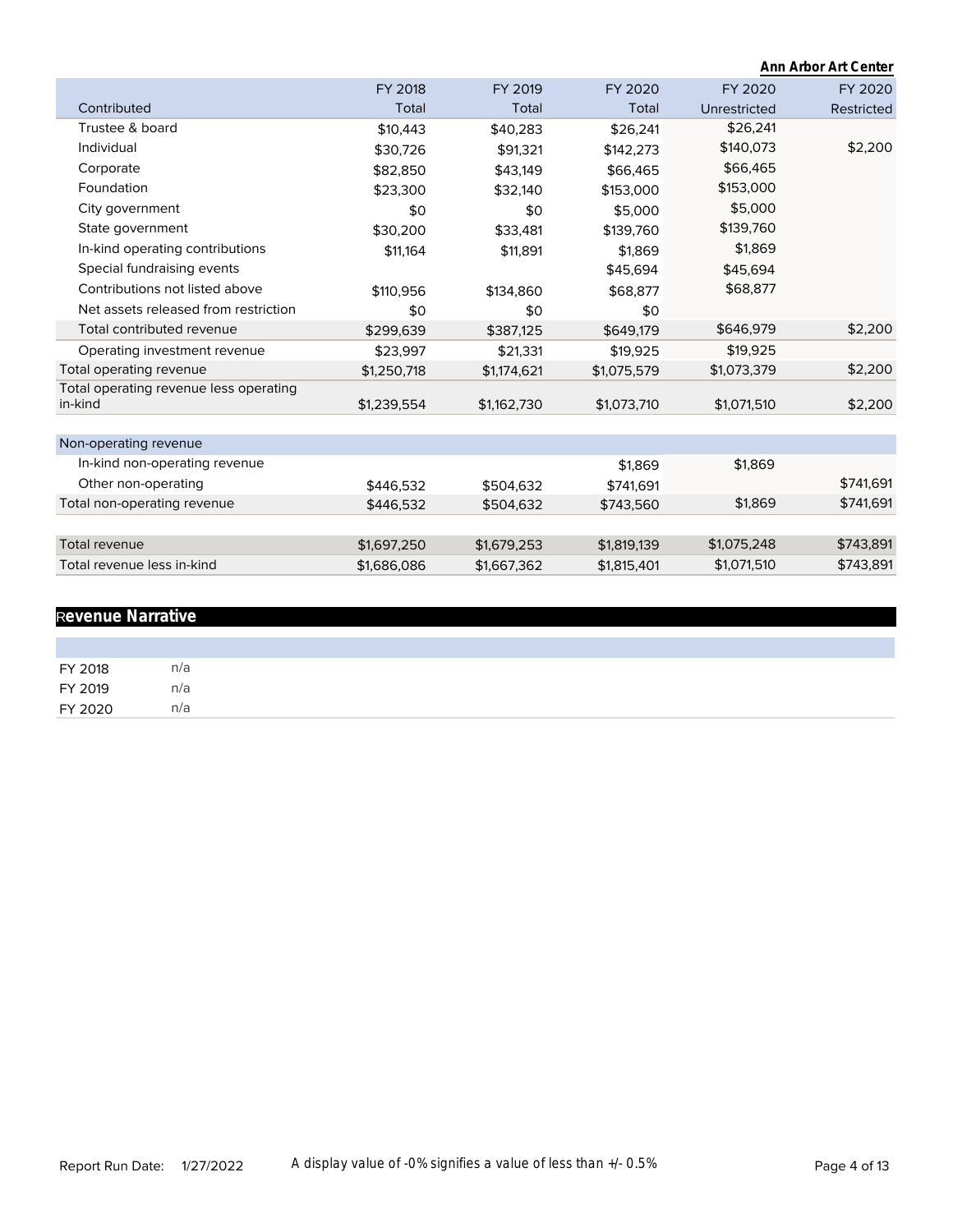|                                                                  |                  |             |                             |             |                          |           |                                                | Ann Arbor Art Center   |
|------------------------------------------------------------------|------------------|-------------|-----------------------------|-------------|--------------------------|-----------|------------------------------------------------|------------------------|
| <b>Expense Details</b>                                           |                  |             |                             |             |                          |           |                                                |                        |
|                                                                  | FY 2018<br>Total | FY 2019     | $\%$<br><b>Total Change</b> | FY 2020     | %<br><b>Total Change</b> | FY 2020   | FY 2020<br>General &<br>Program Administrative | FY 2020<br>Fundraising |
| Personnel expenses -<br>Operating                                |                  |             |                             |             |                          |           |                                                |                        |
| W2 employees (salaries,<br>payroll taxes and fringe<br>benefits) | \$677,432        | \$582,147   | $-14%$                      | \$400,495   | $-31%$                   | \$252,295 | \$44,000                                       | \$104,200              |
| Independent contractors                                          | \$84,755         | \$80,113    | $-5%$                       | \$138,261   | 73%                      | \$106,691 | \$30,570                                       | \$1,000                |
| Professional fees                                                | \$26,614         | \$30,985    | 16%                         | \$72,133    | 133%                     | \$33,607  | \$37,776                                       | \$750                  |
| Total personnel expenses -<br>Operating                          | \$788,801        | \$693,245   | $-12%$                      | \$610,889   | $-12%$                   | \$392,593 | \$112,346                                      | \$105,950              |
| Non-personnel expenses -<br>Operating                            |                  |             |                             |             |                          |           |                                                |                        |
| Occupancy costs                                                  | \$54,343         | \$64,276    | 18%                         | \$76,136    | 18%                      | \$52,894  | \$22,194                                       | \$1,048                |
| Depreciation                                                     | \$34,476         | \$63,413    | 84%                         | \$89,930    | 42%                      | \$84,082  | \$4,220                                        | \$1,628                |
| Non-personnel expenses not<br>listed above                       | \$285,901        | \$327,667   | 15%                         | \$380,827   | 16%                      | \$269,163 | \$23,401                                       | \$88,263               |
| Total non-personnel<br>expenses - Operating                      | \$374,720        | \$455,356   | 22%                         | \$546,893   | 20%                      | \$406,139 | \$49,815                                       | \$90,939               |
| Total operating expenses                                         | \$1,163,521      | \$1,148,601 | $-1%$                       | \$1,157,782 | 1%                       | \$798,732 | \$162,161                                      | \$196,889              |
| Non-operating personnel<br>expenses                              |                  |             | n/a                         |             | n/a                      |           |                                                |                        |
| Non-operating<br>non-personnel expenses                          | \$219,884        | \$153,415   | $-30%$                      |             | $-100%$                  |           |                                                |                        |
| Total non-operating<br>expenses                                  | \$219,884        | \$153,415   | $-30%$                      |             | $-100%$                  |           |                                                |                        |
|                                                                  |                  |             |                             |             |                          |           |                                                |                        |
| <b>Total expenses</b>                                            | \$1,383,405      | \$1,302,016 | $-6%$                       | \$1,157,782 | $-11%$                   |           |                                                |                        |
| Total expenses less in-kind                                      | \$1,372,241      | \$1,290,125 | $-6%$                       | \$1,155,913 | $-10%$                   |           |                                                |                        |
| <b>Total expenses</b><br>less depreciation                       | \$1,348,929      | \$1,238,603 | $-8%$                       | \$1,067,852 | $-14%$                   |           |                                                |                        |
| <b>Total expenses less</b><br>in-kind and depreciation           | \$1,337,765      | \$1,226,712 | $-8%$                       | \$1,065,983 | $-13%$                   |           |                                                |                        |

# **Expense Narrative**

| FY 2018 | n/a |  |  |  |
|---------|-----|--|--|--|
| FY 2019 | n/a |  |  |  |
| FY 2020 | n/a |  |  |  |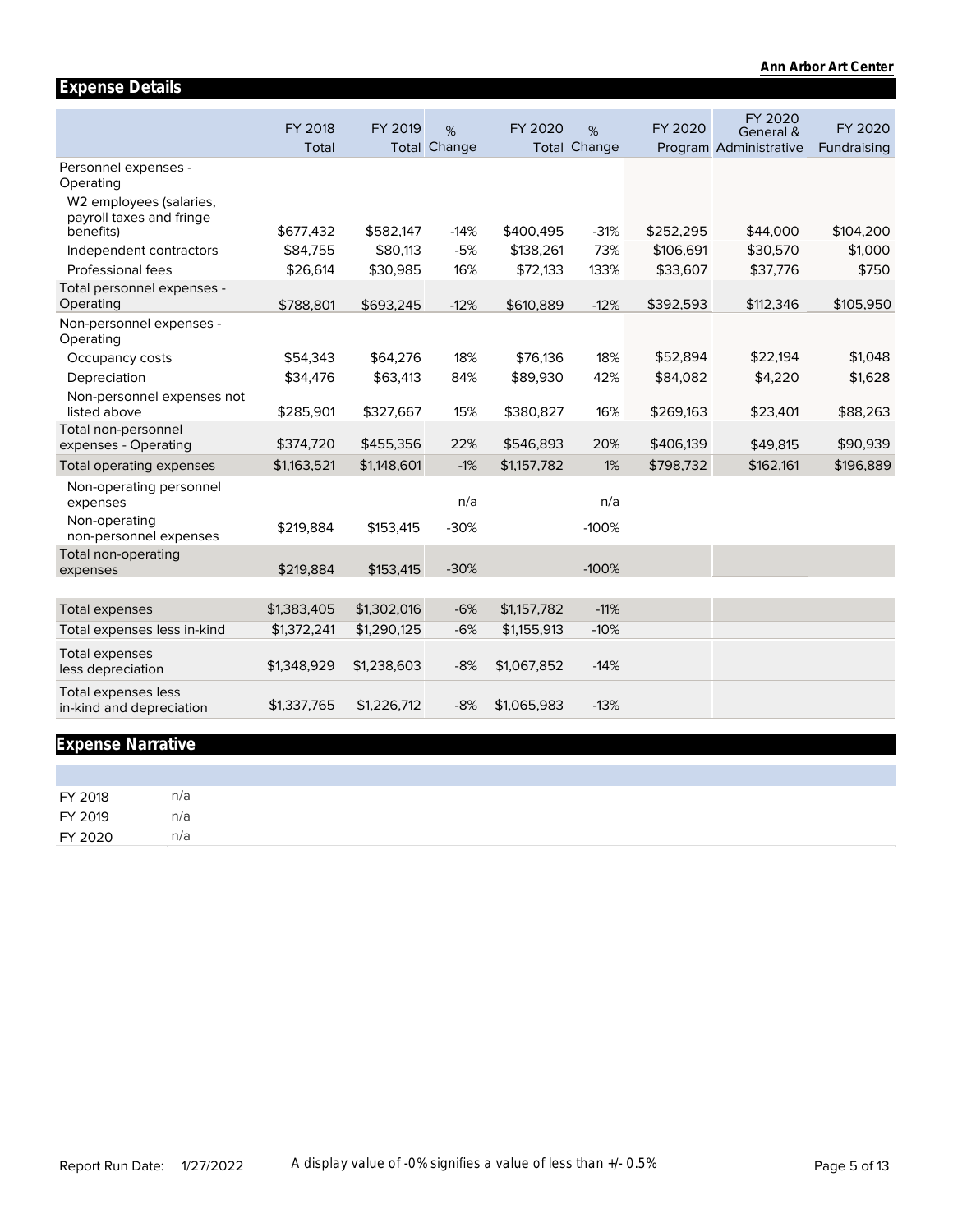|                                                                  |             |             |          |             | Ann Arbor Art Center |
|------------------------------------------------------------------|-------------|-------------|----------|-------------|----------------------|
| <b>Balance Sheet</b>                                             |             |             |          |             |                      |
| <b>Assets</b>                                                    | FY 2018     | FY 2019     | % Change | FY 2020     | % Change             |
| <b>Current assets</b>                                            |             |             |          |             |                      |
| Cash and cash equivalents                                        | \$304,360   | \$191,367   | $-37%$   | \$602,003   | 215%                 |
| Receivables                                                      | \$281,154   | \$302,726   | 8%       | \$296,259   | $-2%$                |
| Investments - current                                            |             |             | n/a      |             | n/a                  |
| Prepaid expenses & other                                         | \$72,116    | \$57,264    | $-21%$   | \$46,870    | $-18%$               |
| Total current assets                                             | \$657,630   | \$551,357   | $-16%$   | \$945,132   | 71%                  |
| Long-term/non-current assets                                     |             |             |          |             |                      |
| Investments - non current                                        | \$55,432    | \$54,908    | $-1%$    | \$52,434    | $-5%$                |
| Fixed assets (net of accumulated depreciation)                   | \$2,856,712 | \$3,080,061 | 8%       | \$2,232,212 | $-28%$               |
| Non-current assets not listed above                              | \$258,469   | \$302,073   | 17%      | \$297,705   | $-1%$                |
| Total long-term/non-current assets                               | \$3,170,613 | \$3,437,042 | 8%       | \$2,582,351 | $-25%$               |
| <b>Total assets</b>                                              | \$3,828,243 | \$3,988,399 | 4%       | \$3,527,483 | $-12%$               |
|                                                                  |             |             |          |             |                      |
| Liabilities & Net Assets                                         | FY 2018     | FY 2019     | % Change | FY 2020     | % Change             |
| <b>Current liabilities</b>                                       |             |             |          |             |                      |
| Accounts payable and accrued expenses                            | \$76,888    | \$40,216    | $-48%$   | \$64,788    | 61%                  |
| Deferred revenue                                                 | \$61,439    | \$69,756    | 14%      | \$137,411   | 97%                  |
| Loans - current                                                  |             |             | n/a      |             | n/a                  |
| Additional current liabilities not listed above                  |             |             | n/a      | \$37,333    | n/a                  |
| <b>Total current liabilities</b>                                 | \$138,327   | \$109,972   | $-20%$   | \$239,532   | 118%                 |
| Long-term/non-current liabilities                                |             |             |          |             |                      |
| Long-term/non-current loans                                      | \$2,264,500 | \$2,104,500 | $-7%$    | \$852,667   | $-59%$               |
| Additional long-term/non-current liabilities not<br>listed above | \$0         |             | n/a      |             | n/a                  |
| Total long-term/non-current liabilities                          | \$2,264,500 | \$2,104,500 | $-7%$    | \$852,667   | $-59%$               |
| <b>Total liabilites</b>                                          | \$2,402,827 | \$2,214,472 | $-8%$    | \$1,092,199 | $-51%$               |
| Net assets                                                       |             |             |          |             |                      |
| Unrestricted                                                     | \$700,514   | \$1,074,410 | 53%      | \$1,643,926 | 53%                  |
| Restricted                                                       | \$724,902   | \$699,517   | $-4%$    | \$791,358   | 13%                  |
| Total net assets                                                 | \$1,425,416 | \$1,773,927 | 24%      | \$2,435,284 | 37%                  |
| Total liabilities & net assets                                   | \$3,828,243 | \$3,988,399 | 4%       | \$3,527,483 | $-12%$               |
|                                                                  |             |             |          |             |                      |

# **Balance Sheet Narrative**

| FY 2018 | n/a |  |  |  |
|---------|-----|--|--|--|
| FY 2019 | n/a |  |  |  |
| FY 2020 | n/a |  |  |  |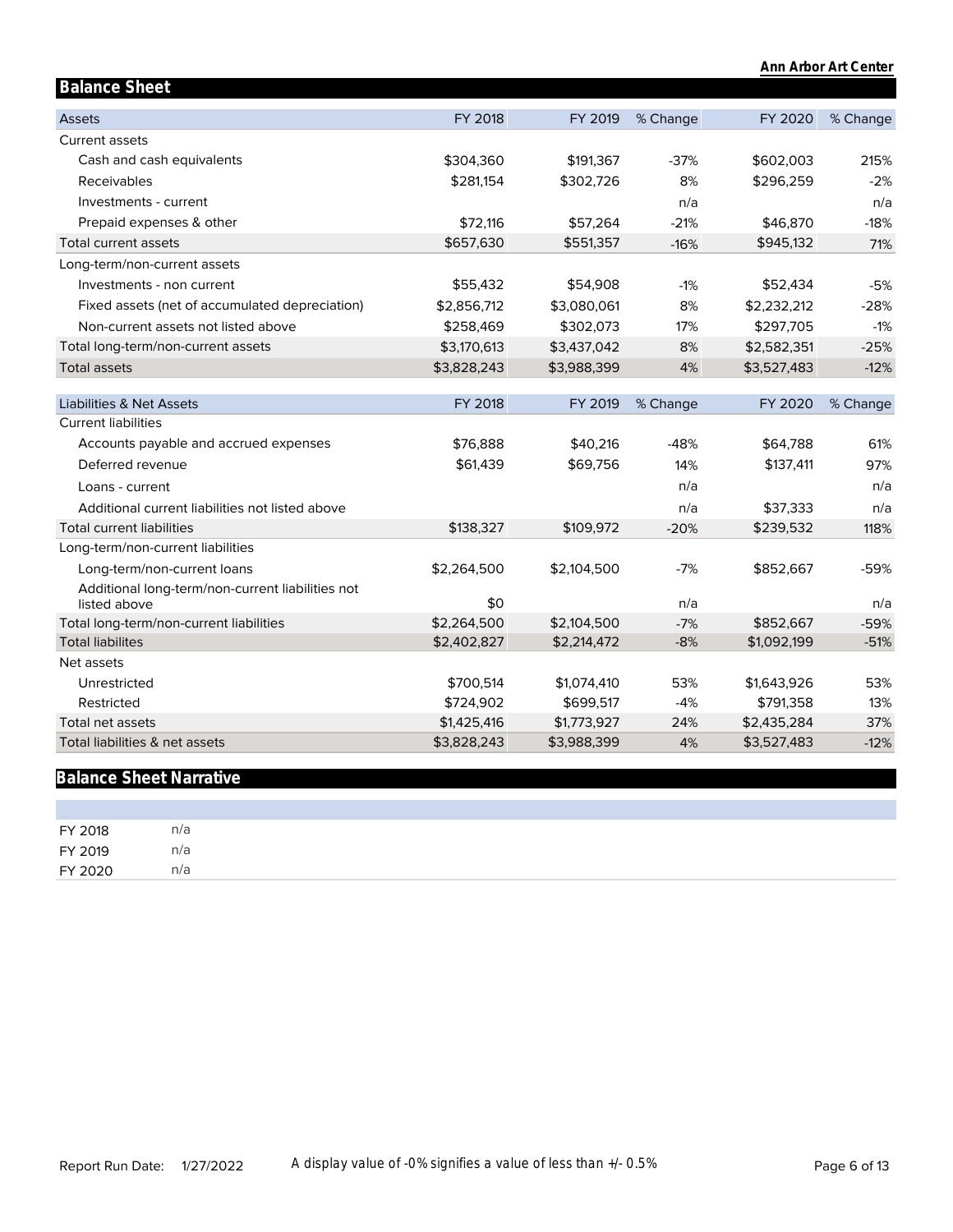|                                          | FY 2018     | FY 2019     | % Change | FY 2020     | % Change |
|------------------------------------------|-------------|-------------|----------|-------------|----------|
| Months of operating cash -- Unrestricted | 0.51        | 0.87        | 71%      | 1.14        | 30%      |
| Working capital -- Unrestricted          | \$26,767    | \$98,849    | 269%     | \$264.381   | 167%     |
| Current ratio -- Unrestricted            | 1.23        | 2.14        | 74%      | 2.4         | 12%      |
| Net assets as a % of total expenses      | 103%        | 136%        | 32%      | 210%        | 54%      |
| Fixed assets (net)                       | \$2,856,712 | \$3,080,061 | 8%       | \$2,232,212 | $-28%$   |
| Condition of fixed assets                | 27%         | 27%         |          | 4%          |          |
| Leverage -- Unrestricted                 | 76%         | 64%         | $-15%$   | 32%         | -51%     |
| Total debt                               | \$2,264,500 | \$2,104,500 | $-7%$    | \$852,667   | -59%     |
| Debt service impact                      | 0%          | 0%          | n/a      | 0%          | n/a      |

**Balance Sheet Metrics**

numbers only. operate at current average monthly expense levels with existing unrestricted cash and cash equivalents. This ratio is calculated using unrestricted **Months of operating cash -- unrestricted** (Unrestricted Cash & Cash Equivalents/(Total Expense/12)) indicates the number of months an organization can

on. flexibility to your organization, the ability to meet obligations as they come due, and the ability to take more risks, knowing there is a cushion to fall back operations. This calculation of working capital may differ from your internal calculations. Adequate working capital provides financial strength and **Working capital -- unrestricted** (Unrestricted Current Assets minus Unrestricted Current Liabilities) consists of the unrestricted resources available for

approach 2 which indicates ample short-term liquidity to obviate the need to borrow or sell assets. for more cushion against uncollected receivables or timing discrepancies between expected receipts and disbursements. Ideally this number should using current assets. A ratio of 1.0 indicates that current assets are equal to current liabilities. A ratio of around 1.5 is a more comfortable position, allowing **Current ratio unrestricted** (Unrestricted Current Assets divided by Unrestricted Current Liabilities) determines the organization's ability to pay current debt

by total expenses. If the trend is level or increasing, then total net assets are keeping pace with growth in operating expenses. **Net assets as % of total expenses** measures the net worth of an organization in relationship to its operating size. It is calculated as total net assets divided

infrastructure and need for funding the replacement or repair of fixed assets in the near future. total value of fixed assets indicates a stock of relatively new assets. A high percentage (>80%) of accumulated depreciation could indicate aging props). This is especially significant for organizations that own a building or carry a long-term lease. Accumulated depreciation of less than 50% of the **Condition of fixed assets** indicates the potential need for replacement or repair of fixed assets (such as buildings, furniture, office equipment, sets and

in excess of 50% may indicate liquidity problems, or reduced capacity for future borrowing. **Leverage ratio (**Total Debt divided by Total Unrestricted Assets) measures what proportion of your unrestricted assets are supported by debt. A number

calculated net of accumulated depreciation to reflect the reduction in the value of an asset as it ages and is used. **Fixed assets net** is the value of all land, buildings, equipment, leasehold improvements and other property and equipment owned by the organization. It is

**Total debt** consists of all short and long-term contractual obligations of the organization, including lines of credit, loans, notes, bonds, and capital leases.

than programming and other operating expenses. applied to the total debt-service burden. The higher the percentage, the more the organization has to dedicate its resources to debt repayment rather **Debt service impact** (Total Debt Service, including principal and interest, divided by Total Expense) calculates the % of an organization's total expenses



#### **Components of Net Assets**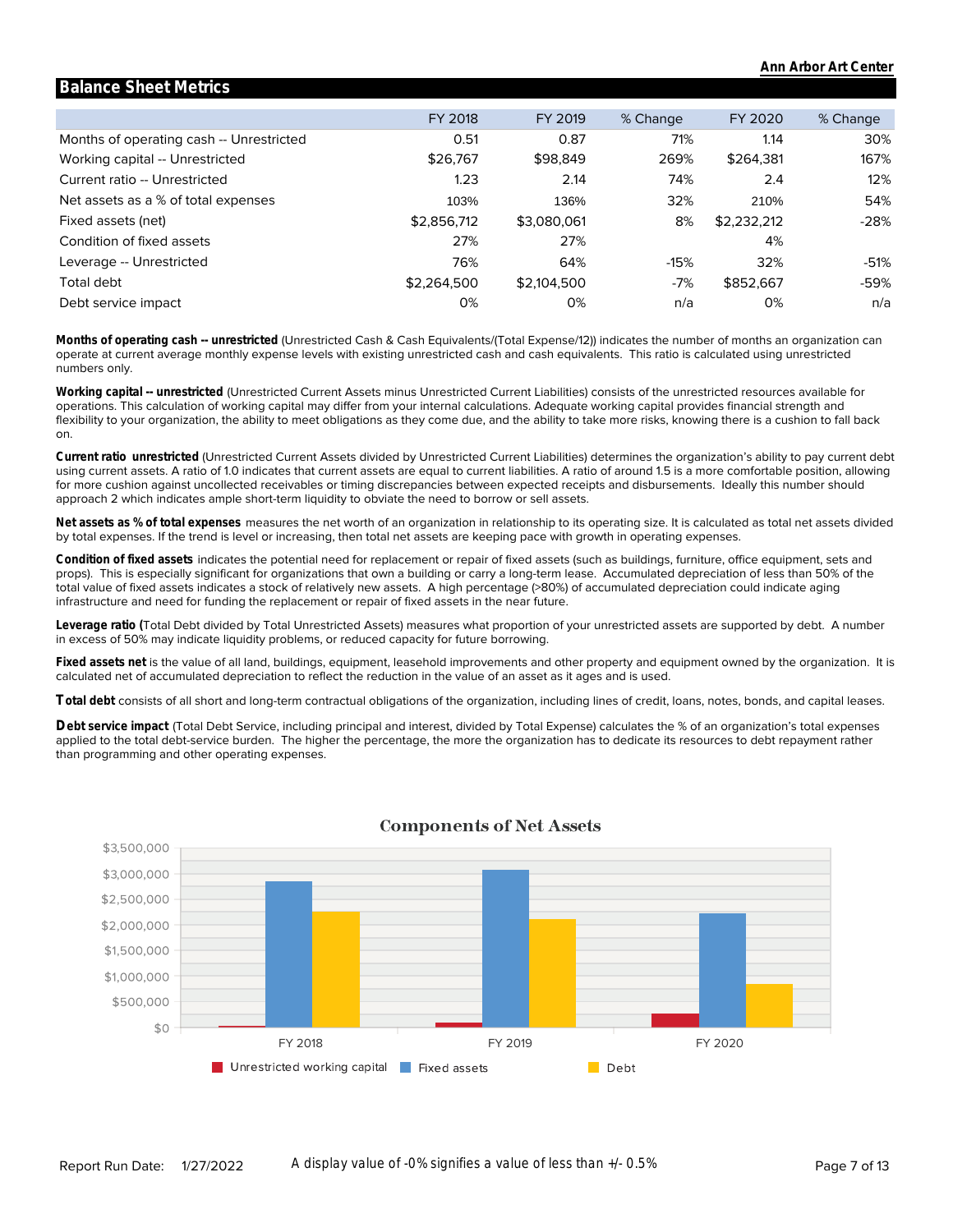#### **Ann Arbor Art Center**

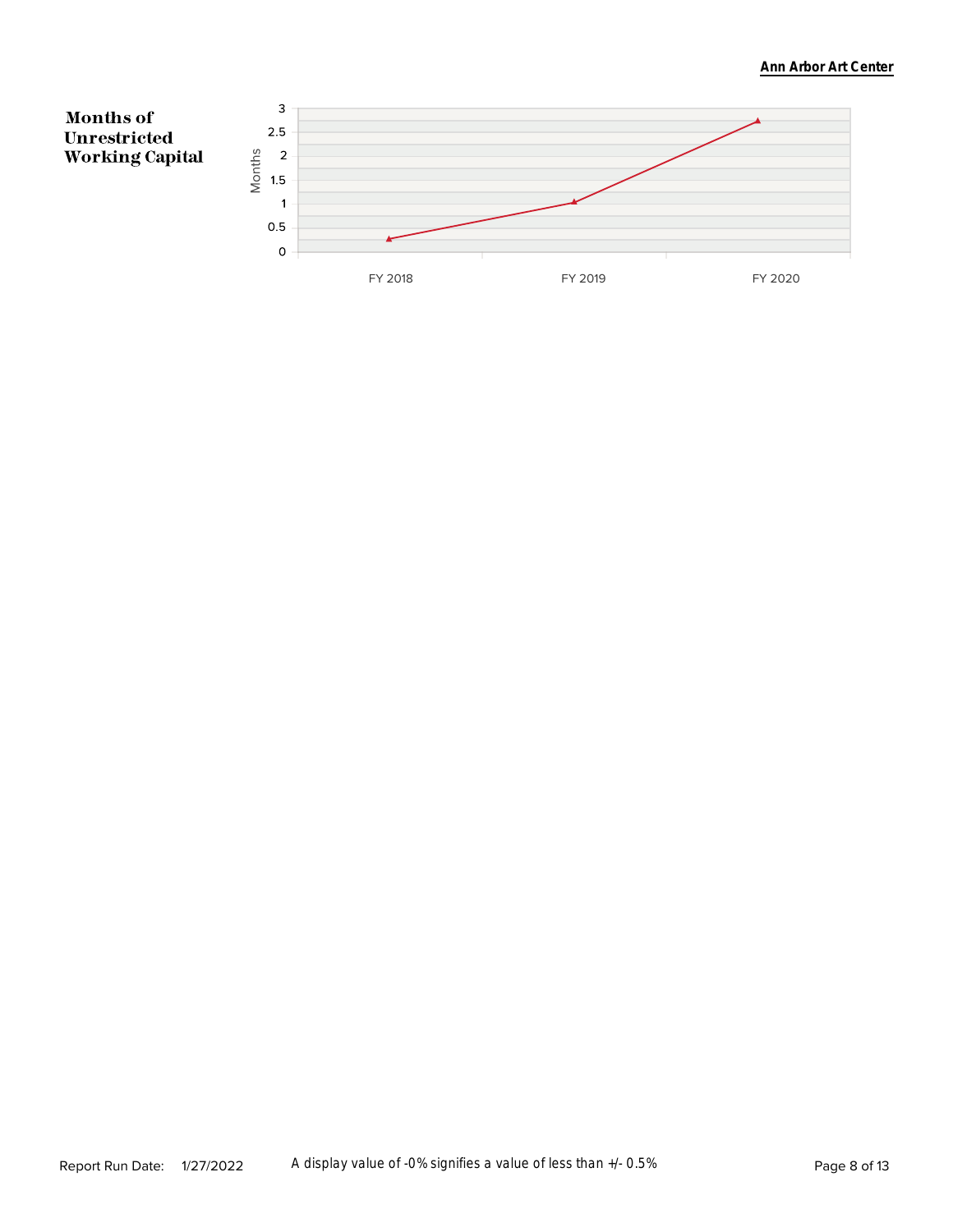|                                                                                                                                                                                        |                |           |          |          | Ann Arbor Art Center |
|----------------------------------------------------------------------------------------------------------------------------------------------------------------------------------------|----------------|-----------|----------|----------|----------------------|
| Attendance                                                                                                                                                                             |                |           |          |          |                      |
|                                                                                                                                                                                        | FY 2018        | FY 2019   | % Change | FY 2020  | % Change             |
| Total attendance                                                                                                                                                                       |                |           |          |          |                      |
| Paid                                                                                                                                                                                   | 2,850          | 3,817     | 34%      | 1,996    | $-48%$               |
| Free                                                                                                                                                                                   | 52,595         | 60,564    | 15%      | 25,418   | $-58%$               |
| Total                                                                                                                                                                                  | 55,445         | 64,381    | 16%      | 27,414   | $-57%$               |
| In-person attendance                                                                                                                                                                   |                |           |          |          |                      |
| Paid                                                                                                                                                                                   | 2,850          | 3,817     | 34%      | 1,290    | $-66%$               |
| Free                                                                                                                                                                                   | 52,595         | 60,564    | 15%      | 25,418   | $-58%$               |
| Total                                                                                                                                                                                  | 55,445         | 64,381    | 16%      | 26,708   | $-59%$               |
|                                                                                                                                                                                        |                |           |          |          |                      |
| Digital attendance                                                                                                                                                                     |                |           |          |          |                      |
| Paid                                                                                                                                                                                   |                |           | n/a      | 706      | n/a                  |
| Free                                                                                                                                                                                   |                |           | n/a      | $\Omega$ | n/a                  |
| Total                                                                                                                                                                                  |                |           | n/a      | 706      | n/a                  |
|                                                                                                                                                                                        |                |           |          |          |                      |
| In-person attendees 18 and under                                                                                                                                                       | 21,623         | 25,108    | 16%      | 1,833    | $-93%$               |
| Programs in schools                                                                                                                                                                    | FY 2018        | FY 2019   | % Change | FY 2020  | % Change             |
| Children served in schools                                                                                                                                                             |                |           | n/a      | 0        | n/a                  |
| Hours of instruction                                                                                                                                                                   |                |           | n/a      | 0        | n/a                  |
| Workforce                                                                                                                                                                              |                |           |          |          |                      |
|                                                                                                                                                                                        |                |           |          |          |                      |
| Number of People                                                                                                                                                                       | FY 2018        | FY 2019   | % Change | FY 2020  | % Change             |
| Employees: Full-time permanent                                                                                                                                                         | 14             | 12        | $-14%$   | 12       | 0%                   |
| Employees: Part-time permanent                                                                                                                                                         | $\overline{2}$ | 1         | $-50%$   | 5        | 400%                 |
| Employees: Part-time temporary                                                                                                                                                         | 21             | 16        | $-24%$   | 13       | $-19%$               |
| Volunteers                                                                                                                                                                             | 77             | 91        | 18%      | 15       | $-84%$               |
| Independent contractors                                                                                                                                                                | 243            | 52        | $-79%$   | 58       | 12%                  |
| Interns and apprentices                                                                                                                                                                | 3              | 2         | $-33%$   | 2        | 0%                   |
| <b>Total positions</b>                                                                                                                                                                 | 360            | 174       | $-52%$   | 105      | $-40%$               |
| Visual & Performing Artists                                                                                                                                                            |                |           |          |          |                      |
|                                                                                                                                                                                        |                |           |          |          |                      |
|                                                                                                                                                                                        | FY 2018        | FY 2019   | % Change | FY 2020  | % Change             |
| Number of visual & performing artists                                                                                                                                                  | 242            | 61        | $-75%$   | 80       | 31%                  |
| Payments to artists & performers                                                                                                                                                       | \$150,353      | \$138,718 | $-8%$    | \$67,765 | $-51%$               |
| Covid-19 Impact                                                                                                                                                                        |                |           |          |          |                      |
|                                                                                                                                                                                        |                | FY 2018   |          | FY 2019  | FY 2020              |
| Due to COVID-19 crisis restrictions on in-person gatherings and/or<br>stay-at-home orders mandated by government health guidelines, how was<br>staffing affected at your organization: |                |           |          |          |                      |
| Number of employees laid off                                                                                                                                                           |                |           |          |          | 0                    |
| Number of employees furloughed                                                                                                                                                         |                |           |          |          | $\circ$              |
| Of those furloughed or laid off employees, how many (if any) have been                                                                                                                 |                |           |          |          |                      |
| brought back?                                                                                                                                                                          |                |           |          |          |                      |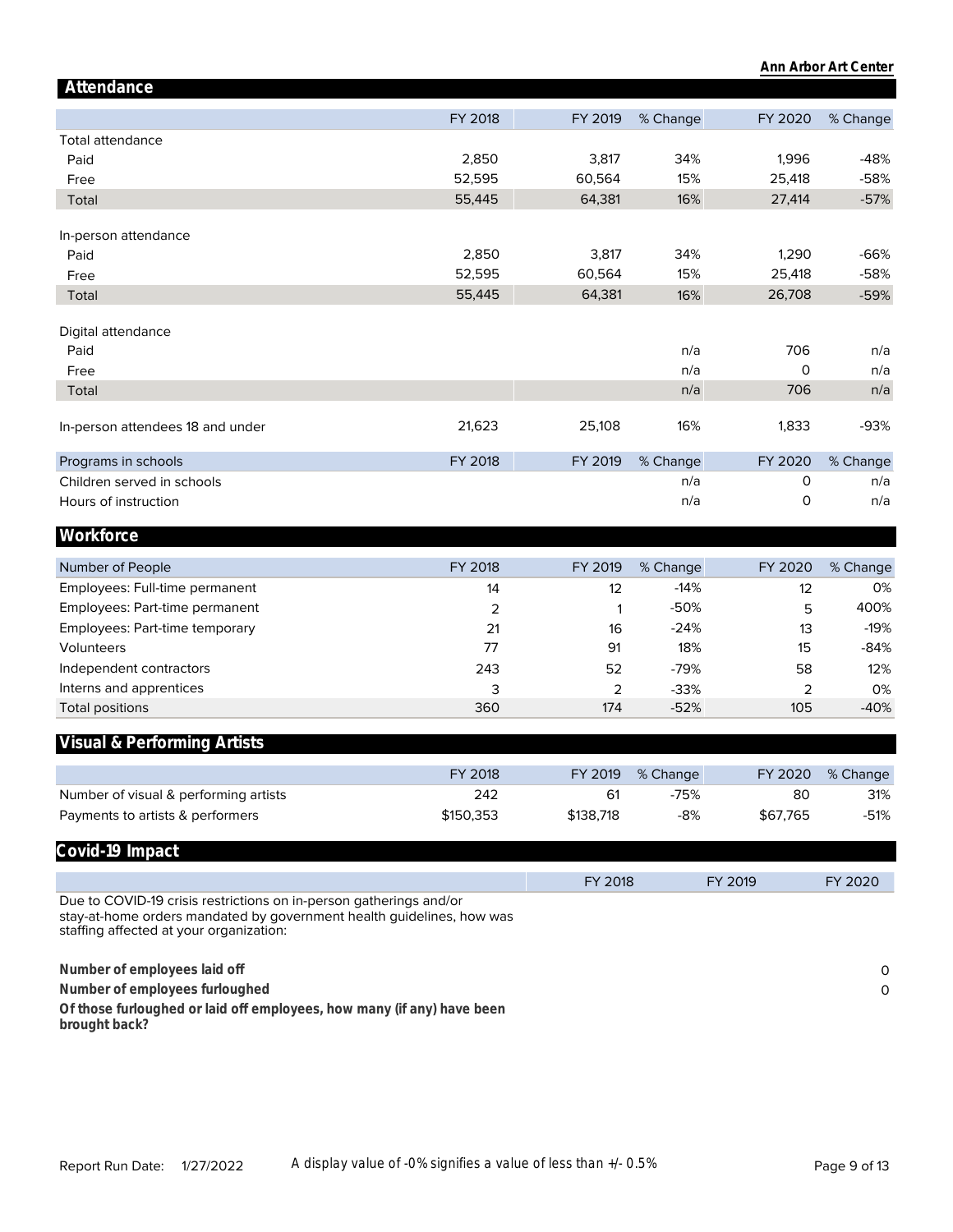#### Mission and Constituency

#### Mission statement

To be a dynamic organization engaging the community in education, exhibition and exploration of the visual arts.

#### Mission demographics

This organization's mission is not rooted in an explicitly identified ethnic, cultural or other demographic voice.

| Racial/ethnic group                                                                            |
|------------------------------------------------------------------------------------------------|
| Additional group (please state)                                                                |
| Gender                                                                                         |
| Additional group (please state)                                                                |
| Sexual orientation                                                                             |
| Additional group (please state)                                                                |
| Age group                                                                                      |
| Additional group (please state)                                                                |
| <b>Disability</b>                                                                              |
| Additional characteristics                                                                     |
| If the fields above are blank, this organization does not serve that demographic specifically. |
| Audience                                                                                       |
| The organization does not seek to primarily serve a specific audience.                         |
| Racial/ethnic group                                                                            |
| Additional group (please state)                                                                |
| Gender                                                                                         |
| Additional group (please state)                                                                |
| Sexual orientation                                                                             |

Additional group (please state)

**Age group**

Additional group (please state) **Disability**

**Additional characteristics**

Additional group (please state)

*If the fields above are blank, this organization does not serve that demographic specifically.* **Community type served** Urban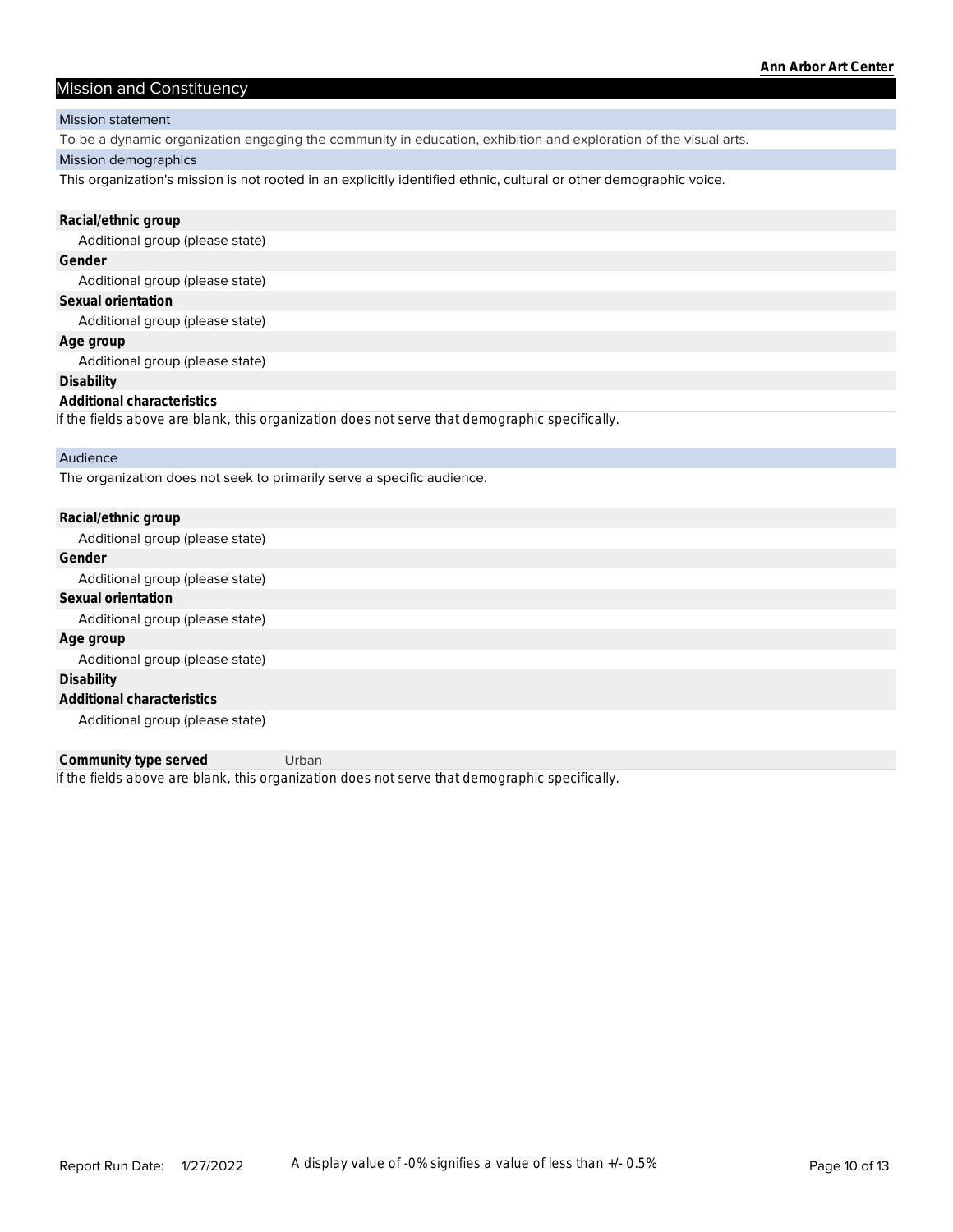# **Program Activity**

| In-person activity                              | FY 2018                      |                       | FY 2019                      |                       | FY 2020                      |                         |  |
|-------------------------------------------------|------------------------------|-----------------------|------------------------------|-----------------------|------------------------------|-------------------------|--|
|                                                 | <b>Distinct</b><br>offerings | # of times<br>offered | <b>Distinct</b><br>offerings | # of times<br>offered | <b>Distinct</b><br>offerings | $#$ of times<br>offered |  |
| Productions (self-produced)                     |                              |                       |                              |                       |                              |                         |  |
| Productions (presented)                         |                              |                       |                              |                       |                              |                         |  |
| Classes/assemblies/other<br>programs in schools |                              |                       |                              |                       |                              |                         |  |
| Classes/workshops (outside of<br>schools)       | 183                          | 2,117                 | 164                          | 349                   | 135                          | 285                     |  |
| Field trips/school visits                       |                              |                       |                              |                       |                              |                         |  |
| Guided tours                                    |                              |                       |                              |                       |                              |                         |  |
| Lectures                                        | 10                           | 10                    | 5                            | 5                     |                              |                         |  |
| Permanent exhibitions                           |                              |                       | $\Omega$                     |                       | 10                           |                         |  |
| Temporary exhibitions                           | 47                           |                       | 25                           |                       | 13                           |                         |  |
| Traveling exhibitions (hosted)                  |                              |                       | $\Omega$                     |                       |                              |                         |  |
| Films screened                                  |                              |                       |                              |                       |                              |                         |  |
| Festivals/conferences                           | $\Omega$                     |                       | $\mathbf 0$                  |                       | $\circ$                      |                         |  |
| Readings/workshops (developing<br>works)        |                              |                       |                              |                       |                              |                         |  |
| Community programs (not included<br>above)      |                              |                       |                              |                       | 6                            | 28                      |  |
| Additional programs not listed<br>above         | $\Omega$                     | 0                     | $\Omega$                     | 0                     | $\Omega$                     | $\circ$                 |  |

*program lines. NOTE: Data entered prior to 2021 combines information about physical and digital programs. It has been included in the physical*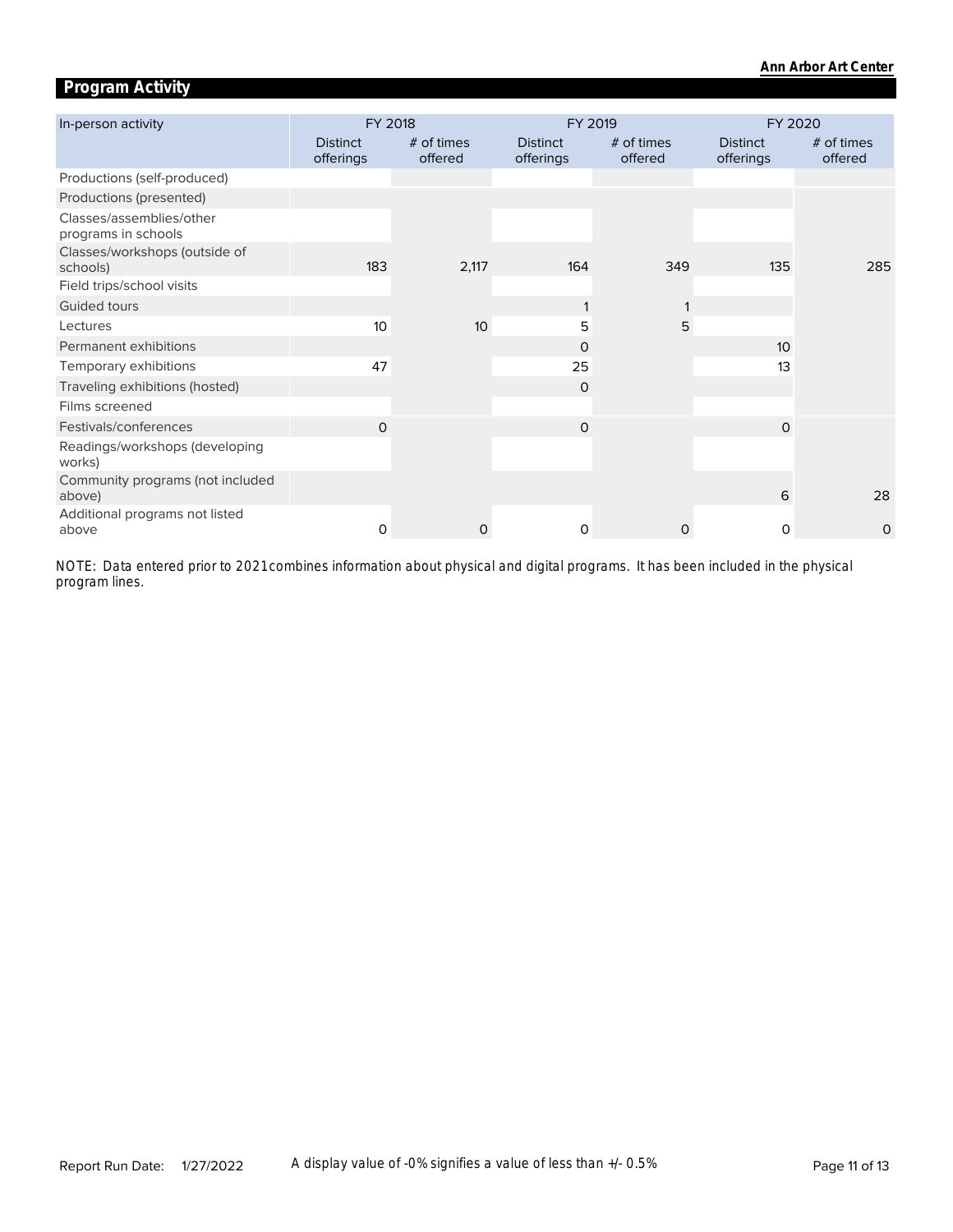# **Program Activity**

| Digital activity                                |                              | FY 2018                         |                 |                              | FY 2019                         |                 |                              | FY 2020                         |                 |
|-------------------------------------------------|------------------------------|---------------------------------|-----------------|------------------------------|---------------------------------|-----------------|------------------------------|---------------------------------|-----------------|
|                                                 | <b>Distinct</b><br>offerings | # times<br>digitally<br>offered | $On-$<br>demand | <b>Distinct</b><br>offerings | # times<br>digitally<br>offered | $On-$<br>demand | <b>Distinct</b><br>offerings | # times<br>digitally<br>offered | $On-$<br>demand |
| Productions (self-produced)                     |                              |                                 |                 |                              |                                 |                 |                              |                                 |                 |
| Productions (presented)                         |                              |                                 |                 |                              |                                 |                 |                              |                                 |                 |
| Classes/assemblies/other<br>programs in schools |                              |                                 |                 |                              |                                 |                 |                              |                                 |                 |
| Classes/workshops (outside of<br>schools)       |                              |                                 |                 |                              |                                 |                 | 31                           | 31                              |                 |
| Field trips/school visits                       |                              |                                 |                 |                              |                                 |                 |                              |                                 |                 |
| <b>Guided tours</b>                             |                              |                                 |                 |                              |                                 |                 |                              |                                 |                 |
| Lectures                                        |                              |                                 |                 |                              |                                 |                 |                              |                                 |                 |
| Permanent exhibitions                           |                              |                                 |                 |                              |                                 |                 |                              |                                 |                 |
| Temporary exhibitions                           |                              |                                 |                 |                              |                                 |                 |                              |                                 |                 |
| Traveling exhibitions (hosted)                  |                              |                                 |                 |                              |                                 |                 |                              |                                 |                 |
| Films screened                                  |                              |                                 |                 |                              |                                 |                 |                              |                                 |                 |
| <b>Broadcast productions</b>                    |                              |                                 |                 |                              |                                 |                 |                              |                                 |                 |
| Festivals/conferences                           |                              |                                 |                 |                              |                                 |                 |                              |                                 |                 |
| Readings/workshops (developing<br>works)        |                              |                                 |                 |                              |                                 |                 |                              |                                 |                 |
| Community programs (not included<br>above)      |                              |                                 |                 |                              |                                 |                 |                              |                                 |                 |
| Additional programs not listed<br>above         |                              |                                 |                 |                              |                                 |                 |                              |                                 |                 |

*program lines. NOTE: Data entered prior to 2021 combines information about physical and digital programs. It has been included in the physical* 

| Digital activity financials | FY 2018     |                                                | FY 2019     |                                                | FY 2020     |                                                |  |
|-----------------------------|-------------|------------------------------------------------|-------------|------------------------------------------------|-------------|------------------------------------------------|--|
|                             | Total       | Associated with<br>digital program<br>delivery | Total       | Associated with<br>digital program<br>delivery | Total       | Associated with<br>digital program<br>delivery |  |
| Earned revenue              | \$927,082   |                                                | \$766,165   |                                                | \$406,475   |                                                |  |
| Contributed revenue         | \$299.639   |                                                | \$387.125   |                                                | \$649.179   |                                                |  |
| Operating expense           | \$1,163,521 |                                                | \$1,148,601 |                                                | \$1,157,782 |                                                |  |